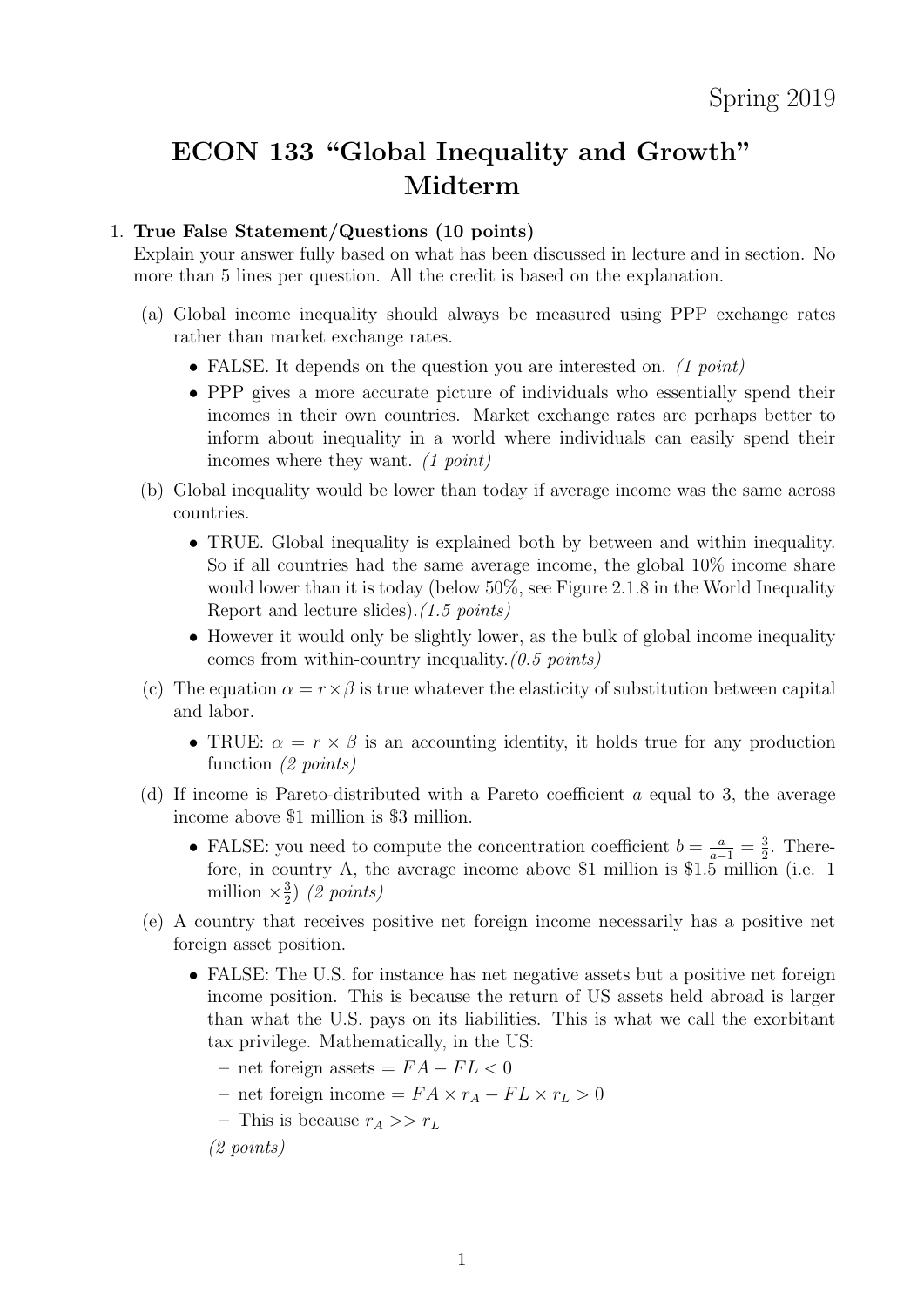## 2. Exercise 1 (10 points)

Consider the following wealth accumulation equation:  $W_{t+1} = W_t + s_t Y_t$ , where  $W_t$  is wealth in year t,  $s_t$  is the saving rate, and  $Y_t$  is national income. Assume that the growth rate of national income is  $g_t$  for period t.

- (a) What assumption does this equation make about the sources of wealth accumulation? (1 point)
	- This equation assumes that there are no capital gains/losses and all changes in wealth owe to new savings (1 point)
- (b) Express  $\beta_{t+1}$ , the wealth-income ratio for period  $t+1$ , as a function of  $\beta_t$ ,  $s_t$  and  $g_t$ . (2 points)
	- $Y_{t+1} = Y_t(1 + g_t)$ . (1 point)
	- Dividing  $W_{t+1}$  by  $Y_{t+1}$  get the wealth-income ratio. (1 point)

$$
\frac{W_{t+1}}{Y_{t+1}} = \frac{W_t + s_t Y_t}{Y_t (1 + g_t)}
$$

$$
\Rightarrow \beta_{t+1} = \frac{\beta_t + s_t}{1 + g_t}
$$

- (c) Show that in steady state,  $\beta = \frac{s}{a}$  $\frac{s}{g}$ . (2 points)
	- In steady-state  $\beta_t = \beta_{t+1}, s_t = s$  and  $g_t = g$ . (0.5 points)
	- Plug this into the equation in (a).  $(1.5 \text{ points})$

$$
\beta_{t+1} = \frac{\beta_t + s_t}{1 + g_t}
$$

$$
\beta = \frac{\beta + s}{1 + g}
$$

$$
\beta + \beta g = \beta + s
$$

$$
\beta = \frac{s}{g}
$$

- (d) How useful is this relationship in understanding China's current saving rate? (1 point)
	- China has experienced high growth over the last years. In order to sustain a high  $\beta$ , they need a high rate of savings. (1 point)
- (e) Assume that in steady state,  $s = 12\%$ ,  $g = 1.5\%$ , and the average rate of return to capital is  $r = 4\%$ . What are the implied values for  $\beta$  and  $\alpha$  in steady state? Explain. (2 points)
	- $\beta = s/q = 12\%/1.5\% = 800\%$  (0.5 point)
	- To get  $\alpha$  we need to use the basic accounting law  $\alpha = r \times \beta$  (1 point)
	- $\alpha = r \times \beta = 4\% \times 800\% = 32\%$  (0.5 point)
- (f) How has the wealth-income ratio  $\beta$  evolved in rich countries since 1970? In countries like France and the U.K., how do today's wealth-income ratios compare to the wealthincome ratios of the 18th-19th centuries? (2 points)
	- $\beta_t$  has gradually increased from 200%-400% in 1970 to around 400-600% in rich countries today. (1 point)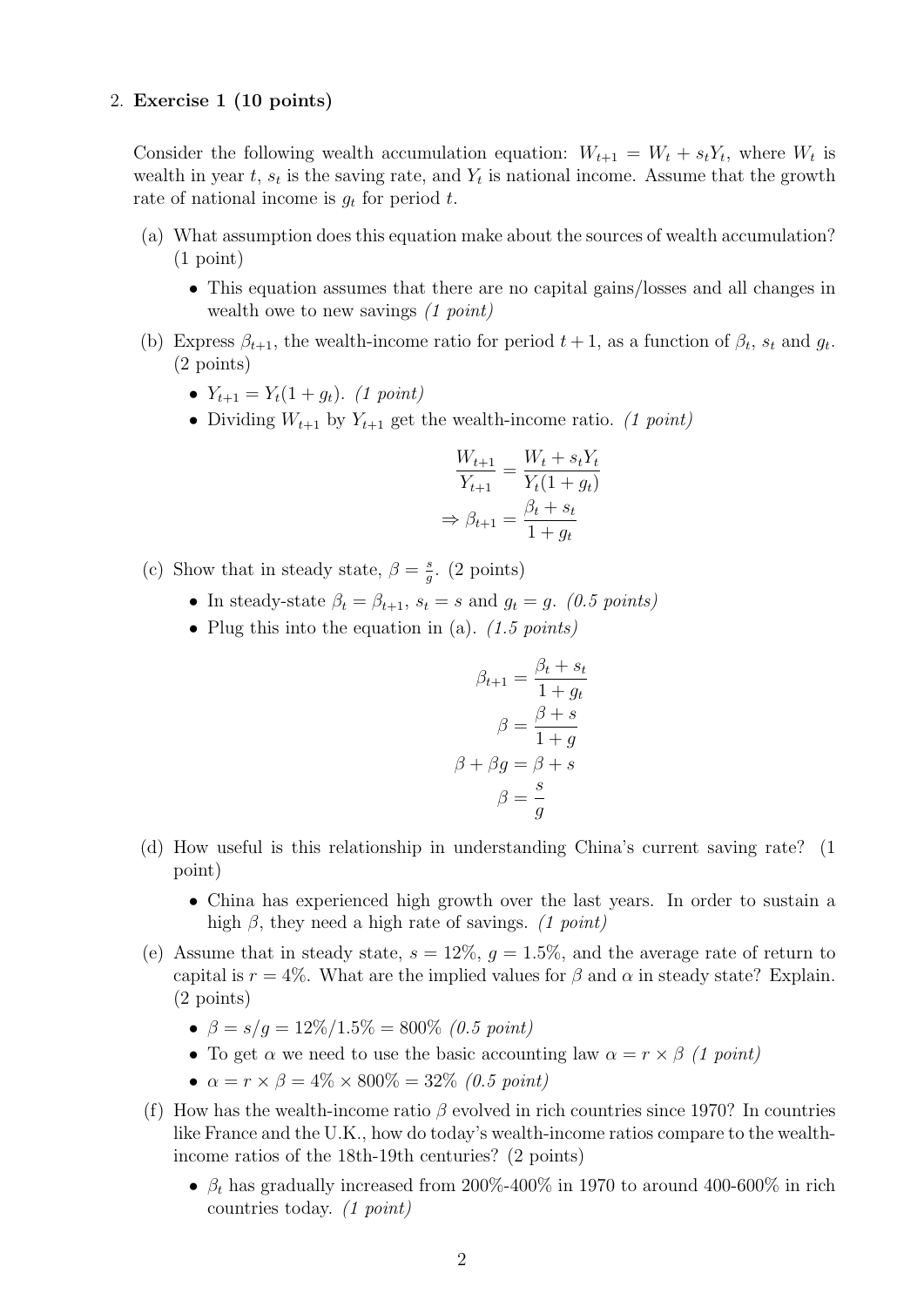$\bullet\,$  Wealth-income ratios seem to be returning to their values of the 18th and 19th centuries, around 700%. (1 point)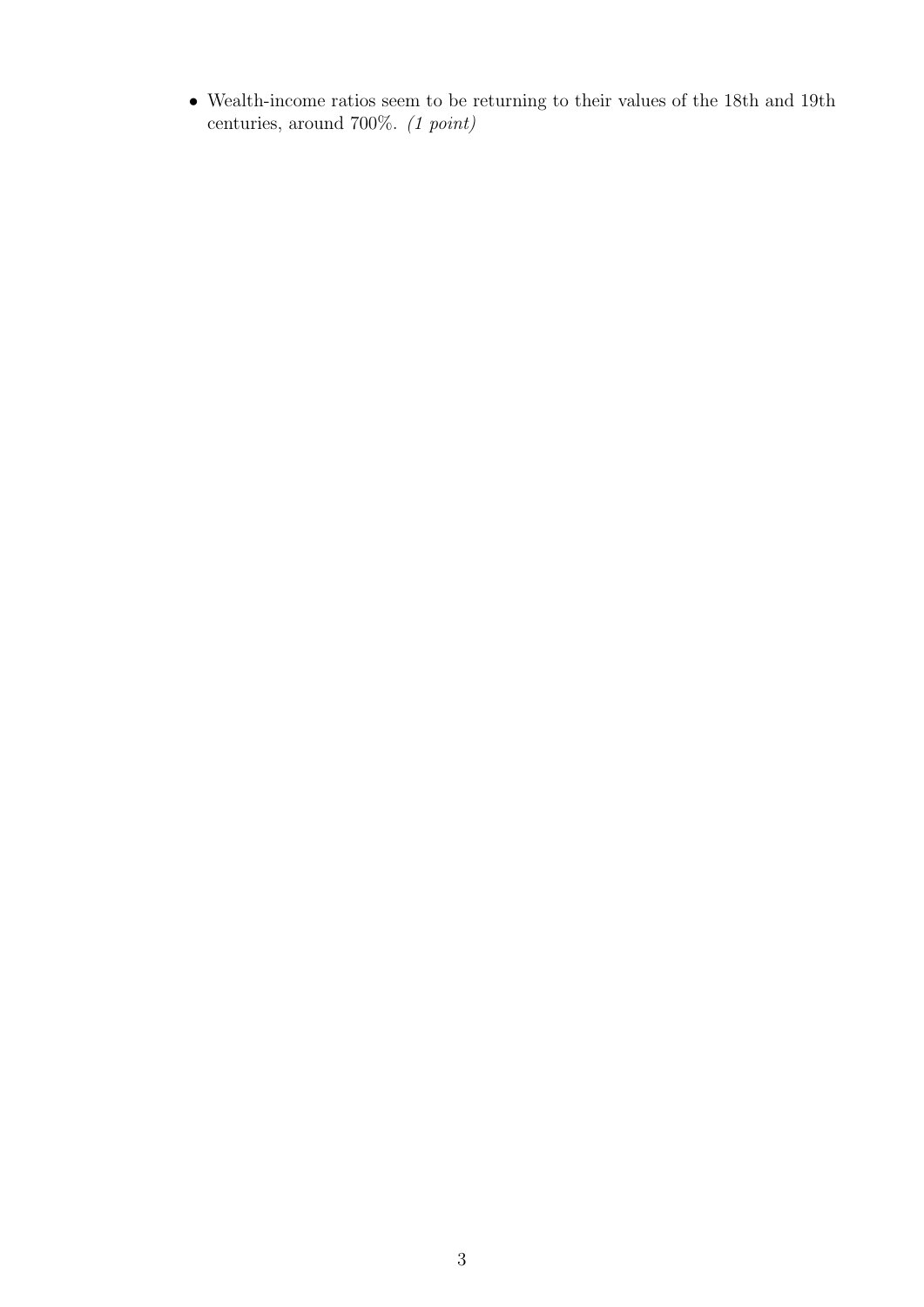## 3. Exercise 2 (10 points)

Consider a CES production function  $Y = F(L_s, L_u) = (A_s(L_s)^{\rho} + A_u(L_u)^{\rho})^{\frac{1}{\rho}}$  with  $L_s$ high-skill labor, and  $L_u$  low-skill labor,  $A_u$  and  $A_s$  are two separate technology terms and  $\rho$  is a constant  $\in (-\infty, 1)$ .

- (a) Give the definition of the skill premium (1 point).
	- The skill premium is the ratio between the wage of high-skill workers and the wage of low-skill workers.
- (b) Show that in this model, the skill premium is equal to  $\frac{A_s}{A_u}$  $\int_{-\infty}^{\infty}$  $L_s$  $\int_{1-\rho}^{1-\rho}$ . (2 points)
	- Taking the FOC of the profit maximisation problem:

$$
w_u = \frac{1}{\rho} \left( A_u L_u^{\rho} + A_s L_s^{\rho} \right)^{\frac{1}{\rho}-1} \times \rho A_u L_u^{\rho-1}
$$
  
= 
$$
\left( A_u L_u^{\rho} + A_s L_s^{\rho} \right)^{\frac{1-\rho}{\rho}} \times A_u L_u^{\rho-1}
$$
  
= 
$$
\left( A_u L_u^{\rho} + A_s L_s^{\rho} \right)^{\frac{1}{\rho} \times (1-\rho)} \times A_u L_u^{\rho-1}
$$
  
= 
$$
Y^{1-\rho} \times A_u L_u^{\rho-1}
$$

Using a similar reasoning you get:

$$
w_s = Y^{1-\rho} \times A_s L_s^{\rho-1}
$$

Therefore, we can write:

$$
\frac{w_s}{w_u} = \frac{A_s}{A_u} \left(\frac{L_u}{L_s}\right)^{1-\rho}
$$
 (2 points, partial credit for intermediate steps)

- (c) What does  $\frac{A_s}{A_u}$  capture? How has this ratio evolved in the U.S. since the 1960s? (2) points)
	- $\bullet$   $\frac{A_s}{4}$  $\frac{A_s}{A_u}$  captures the relative importance of skilled labor in the production function. It reflects the relative demand for skilled workers (1 point)
	- Since the 1960s, successive waves of innovation have reduced demand for physical labor and increased the centrality of cognitive labor so that  $\frac{A_s}{A_u}$  has increased in the past 60 years.  $(1 point)$
- (d) What does  $\frac{L_s}{L_u}$  capture? How has it evolved in the U.S. since the 1960s? (2 points)
	- $\bullet$   $\frac{L_s}{L_s}$  $\frac{L_s}{L_u}$  captures the relative supply of skilled labor (0.75 point)
	- It has increased since the 1960s, but the growth rate has varied:
		- $-1960-1970$ s: Large rise in college enrollment. (0.5 point)
		- 1982–2004: Deceleration in college educated workers, due to the end of the Vietnam War (short-run factor) and the rise of inequality in access to higher education (long-run factor). Note: this doesn't mean it decreased, it means the growth rate slowed down.  $(0.5 \text{ point})$
		- Since 2005: Modest increase in college enrollment rate  $(0.25 \text{ point})$
- (e) In fact,  $\rho = \frac{\sigma 1}{\sigma}$  where  $\sigma$  is the elasticity of substitution between skilled and unskilled labor. Discuss how changes in  $\frac{L_u}{L_s}$  affect the skill premium depending on  $\sigma$ . (1 point)
	- the skill premium rises with  $\frac{L_u}{L_s}$  (skilled workers are more scarce) 0.25 point)